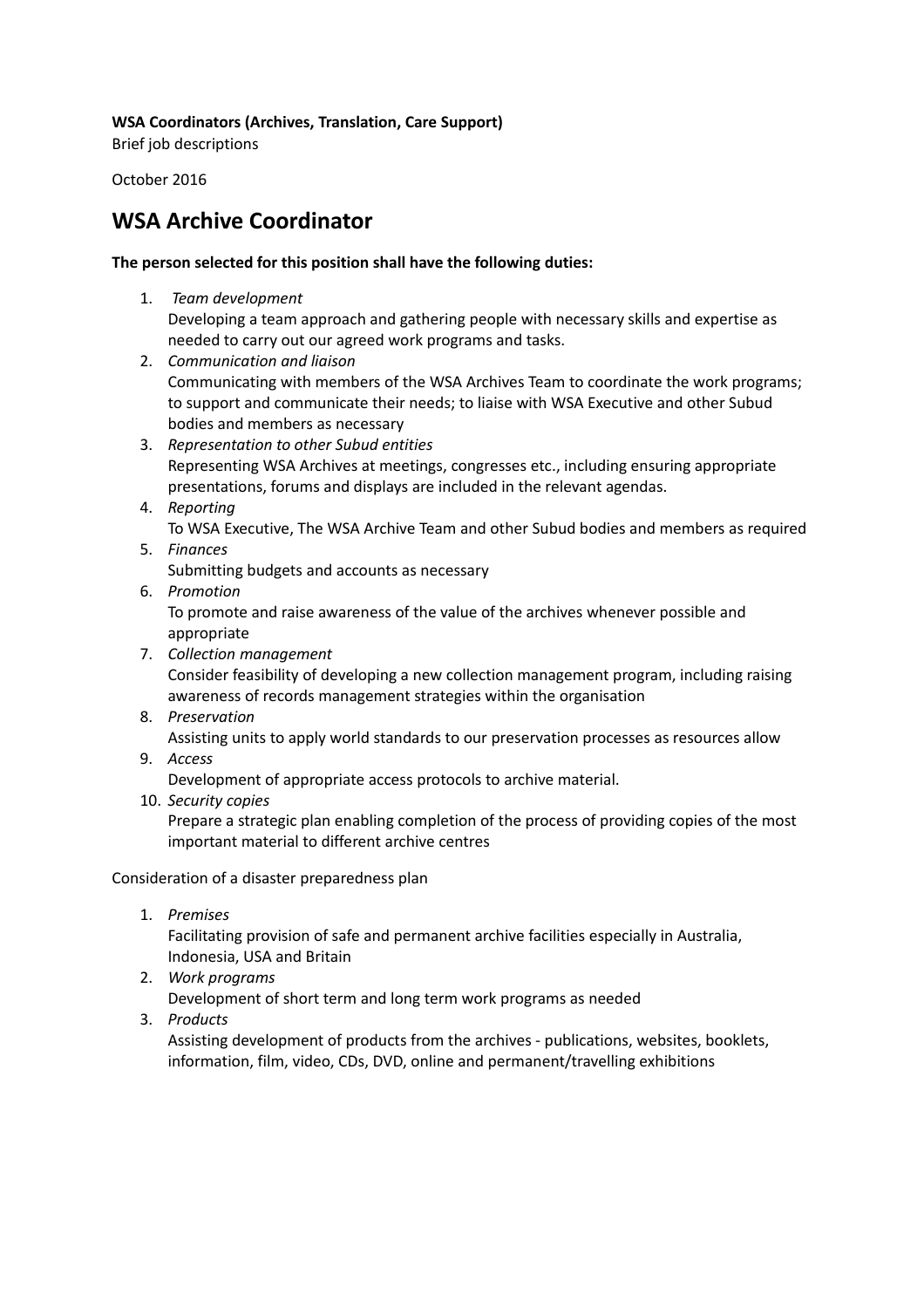# **WSA Care Support Coordinator**

- - - - - - - - - - - - - - - - - - - - - - - - - - - - - -

The role of the WSA Care Support Program is to support Subud members in need through simple communication or helping to find solutions within the existing support framework in their countries.

• To work closely with the WSA Care Support team members to set the direction and vision for the Subud Emergency and Education Funds.

• To review all applications for assistance in collaboration with Care Support team and to decide, by consensus, when an application is ready to be submitted to the helpers for testing.

• To provide a brief written summary of the applicant's situation and the questions for testing.

• To facilitate the in-person testing of the applications and the post-testing sharing of receivings and to facilitate the decision, based on consensus, of whether or not to provide a grant and if so, for how much.

• To communicate with the WSA accountant any grant approvals and to forward the accountant the complete application.

• To be ultimately responsible for ensuring that the budget is not overspent and that all applications are reviewed thoroughly and that due diligence procedures are followed.

• To be an active, reliable, member of the WSA Care Support Program team and to represent the Subud Emergency Fund and Education Fund in this capacity.

To write any articles and reports as necessary – while always ensuring that an applicant's identity or confidentiality is strictly protected.

- To work closely with the National Care Support Representatives or other contacts.
- To establish and build an extensive network of national Care Support representatives.

• To work closely with the international helpers, national helpers and others as necessary when dealing with applications.

To actively encourage individual countries to set up their own care support for emergencies within their country especially in countries where there are social support programs in effect. I just found the job description on line and found to my surprise that this was one of the points in the job description.